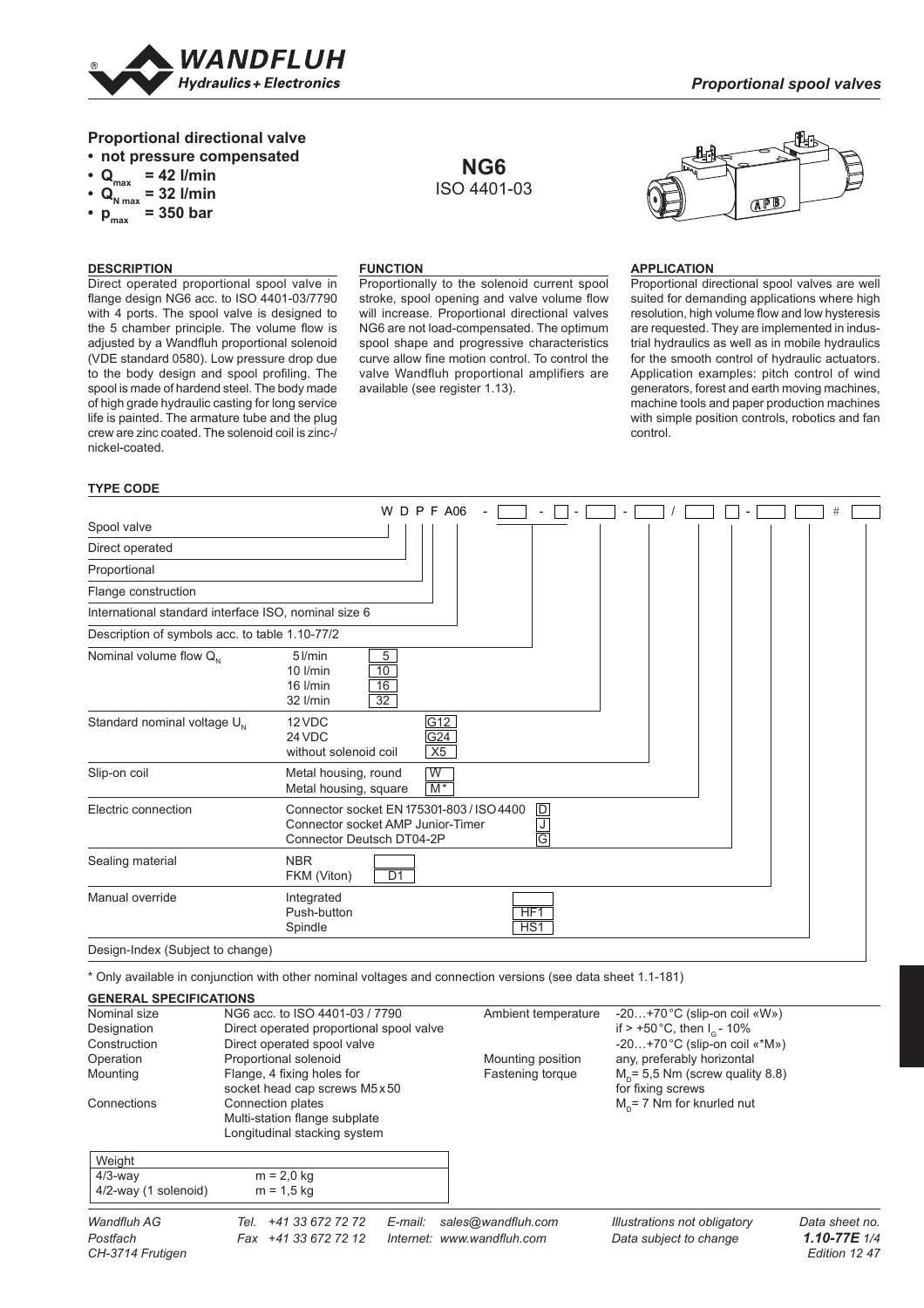

#### **ELECTRICAL SPECIFICATIONS**

| Construction                                                                  | Proportional solenoid, wet pin push type,<br>pressure tight                                          |                          |  |  |  |  |
|-------------------------------------------------------------------------------|------------------------------------------------------------------------------------------------------|--------------------------|--|--|--|--|
| Standard-Nominal voltage                                                      | $U_{N}$ = 12 VDC                                                                                     | $U_{1} = 24 \text{ VDC}$ |  |  |  |  |
| Limiting current                                                              | on request                                                                                           | $I_c = 930 \text{ mA}$   |  |  |  |  |
| Relative duty factor<br>Protection class<br>to EN 60529                       | 100% DF (see data sheet 1.1-430)<br>Connection version<br>D: IP65<br>J: IP66<br>$G: IP 67$ and $69K$ |                          |  |  |  |  |
| Connection/Power supply                                                       | Over device plug connection                                                                          |                          |  |  |  |  |
| Coil versions                                                                 | W.E45/23x50 (data sheet 1.1-182)                                                                     |                          |  |  |  |  |
| Other electrical specifications see data sheet 1.1-182 (W)<br>$1.1 - 181$ (M) |                                                                                                      |                          |  |  |  |  |

### **HYDRAULIC SPECIFICATIONS**

| Fluid                    | Mineral oil, other fluid on request               |
|--------------------------|---------------------------------------------------|
| Contamination efficiency | ISO 4406:1999. class 18/16/13                     |
|                          | (Required filtration grade $\beta$ 610 $\geq$ 75) |
|                          | refer to data sheet 1.0-50/2                      |
| Viscosity range          | 12 mm <sup>2</sup> /s320 mm <sup>2</sup> /s       |
| Fluid temperature        | $-20+70 °C$                                       |
| Working pressure         |                                                   |
| in port P, A, B          | $p_{max}$ = 350 bar                               |
| Tank pressure            |                                                   |
| in port T                | $p_{T_{max}}$ = 250 bar                           |
| Nominal volume flow      | $Q_{N}$ = 5 l/min, 10 l/min, 16 l/min, 32 l/min   |
| Max, volume flow         | see characteristic                                |
| Leakage volume flow      | on request                                        |
| <b>Hysteresis</b>        | $<$ 5% $*$                                        |
|                          | * at optimal dither signal                        |
|                          |                                                   |

#### **MANUAL OVERRIDE**

- Integrated (-) Actuation pin integrated in the armature tube.

- Push-button (HF1) integrated in the knurled nut. Actuation by pressing the pin
- Spindle (HS1) integrated in the knurled nut. Actuation by turning the spindle (infinitely variable valve actuation)

# **TYPE CHARTS / DESIGNATIONS OF SYMBOLS**

| A B<br>P T            | $ACB - S$<br>S = Symmetrical control mode | A B<br>я<br>P<br>$\top$ | ADB - V<br>$V =$ Meter-in control mode |
|-----------------------|-------------------------------------------|-------------------------|----------------------------------------|
| A B<br>VV b<br>a<br>P | $AC1 - S$<br>S = Symmetrical control mode |                         |                                        |
| A B<br>a W<br>P       | $CB2 - S$<br>S = Symmetrical control mode |                         |                                        |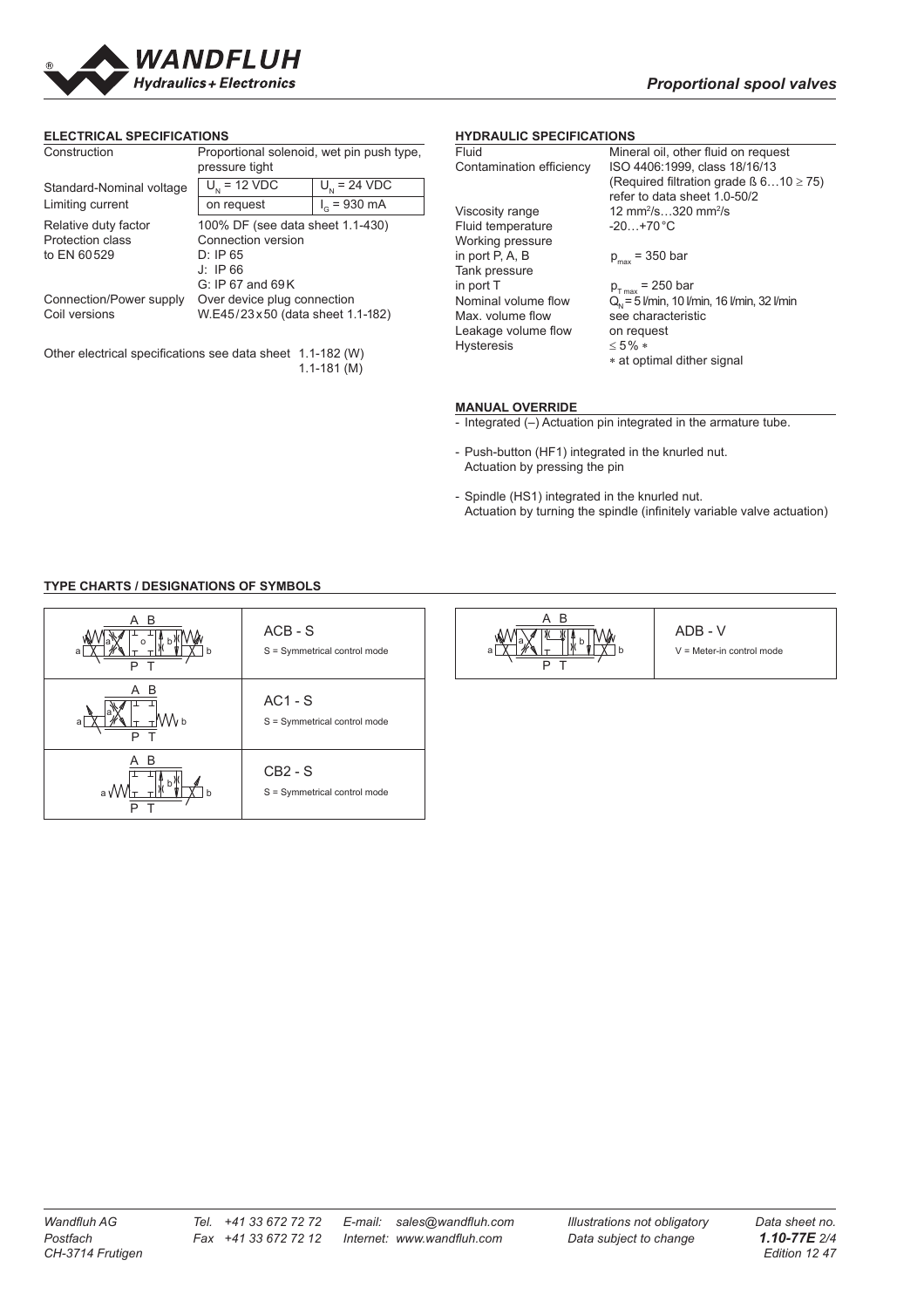

#### CHARACTERISTICS oil viscosity **υ** = 30 mm<sup>2</sup>/s







#### **Legend:**

**1:** Q<sub>N</sub> = 5 l/min **3:** Q<sub>N</sub> **2:**  $Q_N = 10$  l/min **4:**  $Q_N$ 

3:  $Q_N = 16$  l/min 4:  $Q_N^{\prime\prime} = 32$  l/min



**NOTE!** All values measured over 2 metering edges, A and B ports linked

*Postfach Fax +41 33 672 72 12 Internet: www.wandfl uh.com Data subject to change 1.10-77E 3/4* **CH-3714 Frutigen** 

60  $80\,$ 

 $\,0\,$  $20\,$ 40

Wandfluh AG Tel. +41 33 672 72 72 E-mail: sales@wandfluh.com Illustrations not obligatory Data sheet no.